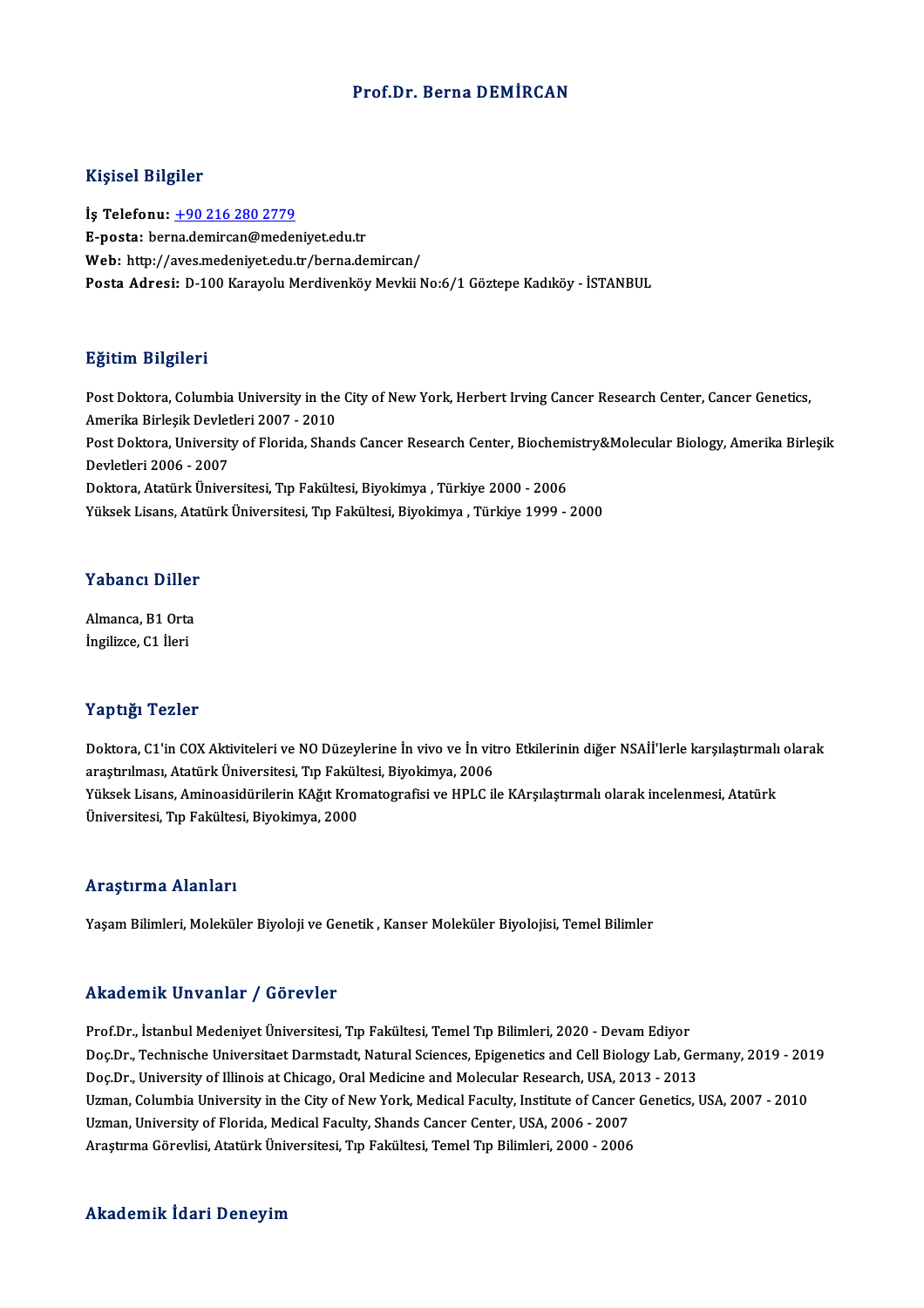İstanbul Medeniyet Üniversitesi, Tıp Fakültesi, Tıbbi Biyoloji Anabilim Dalı, 2012 - Devam Ediyor

## SCI, SSCI ve AHCI İndekslerine Giren Dergilerde Yayınlanan Makaleler

I. PD-L1 Expression inMismatch Repair-deficient Endometrial Carcinoma and Tumor-associated DOCI VO IIMM INMORDIONING AN DISTRICTABLE IN INTERNATIONAL PRINTIPS.<br>IMMune Cells: Differences Between MLH1 Methylated and Nonmethylated Subgroups.<br>Vir C. Olgun 7. C. Sovlamer T. Avdin A. Demircan B. Kava L.A. McCluggage W PD-L1 Expression in Mismatch Repair-deficient Endometrial Carcinoma and Monmethylate in the Cells: Differences Between MLH1 Methylated and Nonmethylate<br>Kir G., Olgun Z. C. , Soylemez T., Aydin A., Demircan B., Kaya I.A. , Immune Cells: Differences Between MLH1 Methylated and Nonmethylated Subgroups.<br>Kir G., Olgun Z. C. , Soylemez T., Aydin A., Demircan B., Kaya I. A. , McCluggage W. G.<br>International journal of gynecological pathology : offi Kir G., Olgun Z. C. , Soylemez T., Aydin A., Demircan B., Kaya I. A. , McCluggage W. G.<br>International journal of gynecological pathology : official journal of the International Societ<br>Pathologists, 2020 (SCI Expanded İndek International journal of gynecological pathology : official journal of the International Society<br>Pathologists, 2020 (SCI Expanded Indekslerine Giren Dergi)<br>II. Serum microRNA expression levels in Turkish patients with Park Pathologists, 2020 (SCI Expanded Indekslerine Giren Dergi)<br>Serum microRNA expression levels in Turkish patient<br>Ozdilek B., Demircan B. Serum microRNA expression levels in Turkish patients with Parkinson's dis<br>Ozdilek B., Demircan B.<br>INTERNATIONAL JOURNAL OF NEUROSCIENCE, 2020 (SCI İndekslerine Giren Dergi)<br>DNA Methyletion in Human Preest Canser Cell Lines Ozdilek B., Demircan B.<br>INTERNATIONAL JOURNAL OF NEUROSCIENCE, 2020 (SCI İndekslerine Giren Dergi)<br>III. DNA Methylation in Human Breast Cancer Cell Lines Adapted to High Nitric Oxide<br>DEMIRCAN B. VÜCEL B. Badeesvich L.A. INTERNATIONAL JOURNAL OF NEUROSC<br>DNA Methylation in Human Breast C<br>DEMİRCAN B., YÜCEL B., Radosevich J. A. DNA Methylation in Human Breast Cancer Cell Lines Adapted<br>DEMİRCAN B., YÜCEL B., Radosevich J. A.<br>IN VIVO, cilt.34, sa.1, ss.169-176, 2020 (SCI İndekslerine Giren Dergi)<br>The mill 424(222) (502 cluster ershestrates remadeli DEMİRCAN B., YÜCEL B., Radosevich J. A.<br>IN VIVO, cilt.34, sa.1, ss.169-176, 2020 (SCI İndekslerine Giren Dergi)<br>IV. The miR-424(322)/503 cluster orchestrates remodeling of the epithelium in the involuting<br>mammany cland IN VIVO, cilt.34, sa.<br>The miR-424(32<br>mammary gland<br>Habat Naves D. B. The miR-424(322)/503 cluster orchestrates remodeling of the epithelium in the involuting<br>mammary gland<br>Llobet-Navas D., Rodriguez-Barrueco R., Castro V., UGALDE A. P. , Sumazin P., Jacob-Sendler D., DEMİRCAN B.,<br>CASTU LO M mammary gland<br>Llobet-Navas D., Rodriguez-Barrueco R., Castro V., UGALDE A. P. , Sumazin P., Jacob-Sendler D., DEMİRCAN B.,<br>CASTILLO-MARTIN M., Putcha P., Marshall N., et al. GENES&DEVELOPMENT, cilt.28, sa.7, ss.765-782,2014 (SCI İndekslerineGirenDergi) V. The effects of 3-benzoyl-1-methyl-4-phenyl-4-piperidinolhydrochloride (C1), indomethacin, GENES & DEVELOPMENT, cilt.28, sa.7, ss.765-782, 2014 (SCI İndekslerine Giren Dergi)<br>The effects of 3-benzoyl-1-methyl-4-phenyl-4-piperidinolhydrochloride (C1), indomethacin,<br>nimesulide and rofecoxib on cyclooxygenase activ The effects of 3-benzoyl-1-methyl-4-phenyl-4-<br>nimesulide and rofecoxib on cyclooxygenase a<br>Sahin y., DEMİRCAN B., Suleyman H., Aksoy H., Gul H.<br>TURKISH JOURNAL OF MEDICAL SCIENCES silt 40.88 Sahin y., DEMİRCAN B., Suleyman H., Aksoy H., Gul H.<br>TURKISH JOURNAL OF MEDICAL SCIENCES, cilt.40, sa.5, ss.723-728, 2010 (SCI İndekslerine Giren Dergi) VI. Hippophae rhamnoides attenuates nicotine-induced oxidative stress in rat liver TURKISH JOURNAL OF MEDICAL SCIENCES, cilt.40, sa.5, ss.723-728, 2010 (SCI İndekslerine Gir<br>Hippophae rhamnoides attenuates nicotine-induced oxidative stress in rat liver<br>Taysi ., Gumustekin K., DEMİRCAN B., Aktas ., Oztasa Hippophae rhamnoides attenuates nicotine-induced oxidative stress in rat liver<br>Taysi "Gumustekin K., DEMİRCAN B., Aktas "Oztasan "Akcay "Suleyman H., Akar "Dane "(<br>PHARMACEUTICAL BIOLOGY, cilt.48, sa.5, ss.488-493, 2010 (S PHARMACEUTICAL BIOLOGY, cilt.48, sa.5, ss.488-493, 2010 (SCI Indekslerine Giren Dergi)<br>VII. Antioxidative status and lipid peroxidation in kidney tissue of rats fed with vitamin B-6-deficient diet PHARMACEUTICAL BIOLOGY, cilt.48, sa.5, ss.488-493, 2010 (SCI İndekslerine Giren Dergi)<br>Antioxidative status and lipid peroxidation in kidney tissue of rats fed with vitamin B-6-deficien<br>Keleş M., Al B., Gümüştekin K., DEMİ Antioxidative status and lipid peroxidation in kidney tissue of rats fe<br>Keleş M., Al B., Gümüştekin K., DEMİRCAN B., Özbey İ., Akyüz M., Yılmaz A., Dem<br>RENAL FAILURE, cilt.32, sa.5, ss.618-622, 2010 (SCI İndekslerine Giren Keleş M., Al B., Gümüştekin K., DEMİRCAN B., Özbey İ., Akyüz M., Yılmaz A., Demir E., Uyanık A., Z<br>RENAL FAILURE, cilt.32, sa.5, ss.618-622, 2010 (SCI İndekslerine Giren Dergi)<br>VIII. Antioxidant Enzymes in Serum of Patient RENAL FAILURE, cilt.32, sa.5, ss.618-622, 2010 (SCI Indekslerine Giren Dergi)<br>VIII. Antioxidant Enzymes in Serum of Patients with Painful Acute Periradicular Abscess<br>Evcil S., Uzun I., DEMIRCAN B., Keleş A. ASIAN JOURNAL OF CHEMISTRY, cilt.21, sa.3, ss.2099-2104, 2009 (SCI İndekslerine Giren Dergi) IX. Comparative Epigenomics of Human and Mouse Mammary Tumors Demircan B., Dyer L., Gerace M., Lobenhofer E., Robertson K., Brown K. Comparative Epigenomics of Human and Mouse Mammary Tumors<br>Demircan B., Dyer L., Gerace M., Lobenhofer E., Robertson K., Brown K.<br>GENES CHROMOSOMES & CANCER, cilt.48, sa.1, ss.83-97, 2009 (SCI İndekslerine Giren Dergi)<br>Inex Demircan B., Dyer L., Gerace M., Lobenhofer E., Robertson K., Brown K.<br>GENES CHROMOSOMES & CANCER, cilt.48, sa.1, ss.83-97, 2009 (SCI Indekslerine Giren Dergi)<br>X. Increased oxidant stress and decreased antioxidant status i GENES CHROM<br>Increased oxideficient diet<br>Tavei S. Cilmar Increased oxidant stress and decreased antioxidant status in erythrocytes of rats fed<br>deficient diet<br>Taysi S., Cıkman O., Kaya A., DEMİRCAN B., Gumustekin K., Yılmaz A., Keleş M., Akyüz M., Turkeli M.<br>PIOLOCICAL TRACE ELEM deficient diet<br>Taysi S., Cıkman O., Kaya A., DEMİRCAN B., Gumustekin K., Yılmaz A., Keleş M., Akyüz M., Turkeli M.<br>BIOLOGICAL TRACE ELEMENT RESEARCH, cilt.123, ss.161-167, 2008 (SCI İndekslerine Giren Dergi) Taysi S., Cıkman O., Kaya A., DEMİRCAN B., Gumustekin K., Yılmaz A., Keleş M., Akyüz M., Turkeli M.<br>BIOLOGICAL TRACE ELEMENT RESEARCH, cilt.123, ss.161-167, 2008 (SCI İndekslerine Giren Dergi)<br>XI. Vitamin E and L-carnitine BIOLOGICAL TRACE ELI<br>Vitamin E and L-carn<br>and retinal damages<br>Seren O Ertekin M DE Vitamin E and L-carnitine, separately or in combination, in the prevention of rad<br>and retinal damages<br>Sezen O., Ertekin M., DEMİRCAN B., Karslıoğlu I., Erdogan F., Kocer İ., Calık İ., Gepdiremen A.<br>NEUPOSUPCICAL PEVIEW, si and retinal damages<br>Sezen O., Ertekin M., DEMİRCAN B., Karslıoğlu I., Erdogan F., Kocer İ., Calık İ., Gepdiremen<br>NEUROSURGICAL REVIEW, cilt.31, sa.2, ss.205-213, 2008 (SCI İndekslerine Giren Dergi)<br>The transsluteminase 3 s Sezen O., Ertekin M., DEMİRCAN B., Karslıoğlu I., Erdogan F., Kocer İ., Calık İ., Gepdiremen A.<br>NEUROSURGICAL REVIEW, cilt.31, sa.2, ss.205-213, 2008 (SCI İndekslerine Giren Dergi)<br>XII. The transglutaminase 2 gene (TGM NEUROSURGICAL REVIEW, cilt.31, sa.2, ss.205-213, 2008 (SCI Indekslerine Giren Dergi)<br>The transglutaminase 2 gene (TGM2), a potential molecular marker for chement<br>sensitivity, is epigenetically silenced in breast cancer<br>Ai The transglutaminase 2 gene (TGM2), a potential molecular mark<br>sensitivity, is epigenetically silenced in breast cancer<br>Ai .,Kim W., DEMİRCAN B., Dyer L., Bray K., Skehan ., Massoll ., Brown K. D.<br>CARCINOCENESIS .sil: 20, sensitivity, is epigenetically silenced in breast cancer<br>Ai ., Kim W., DEMİRCAN B., Dyer L., Bray K., Skehan ., Massoll ., Brown K. D.<br>CARCINOGENESIS, cilt.29, sa.3, ss.510-518, 2008 (SCI İndekslerine Giren Dergi)<br>Matannal XIII. Maternal serum interleukin-10, interleukin-2 and interleukin-6 in pre-eclampsia and eclampsia<br>Börekçi B., Aksoy H., Al R., DEMİRCAN B., Kadanalı s. CARCINOGENESIS, cilt.29, sa.3, ss.510-518, 2008 (SC<br>Maternal <mark>serum interleukin-10, interleukin-2</mark><br>Börekçi B., Aksoy H., Al R., DEMİRCAN B., Kadanalı s.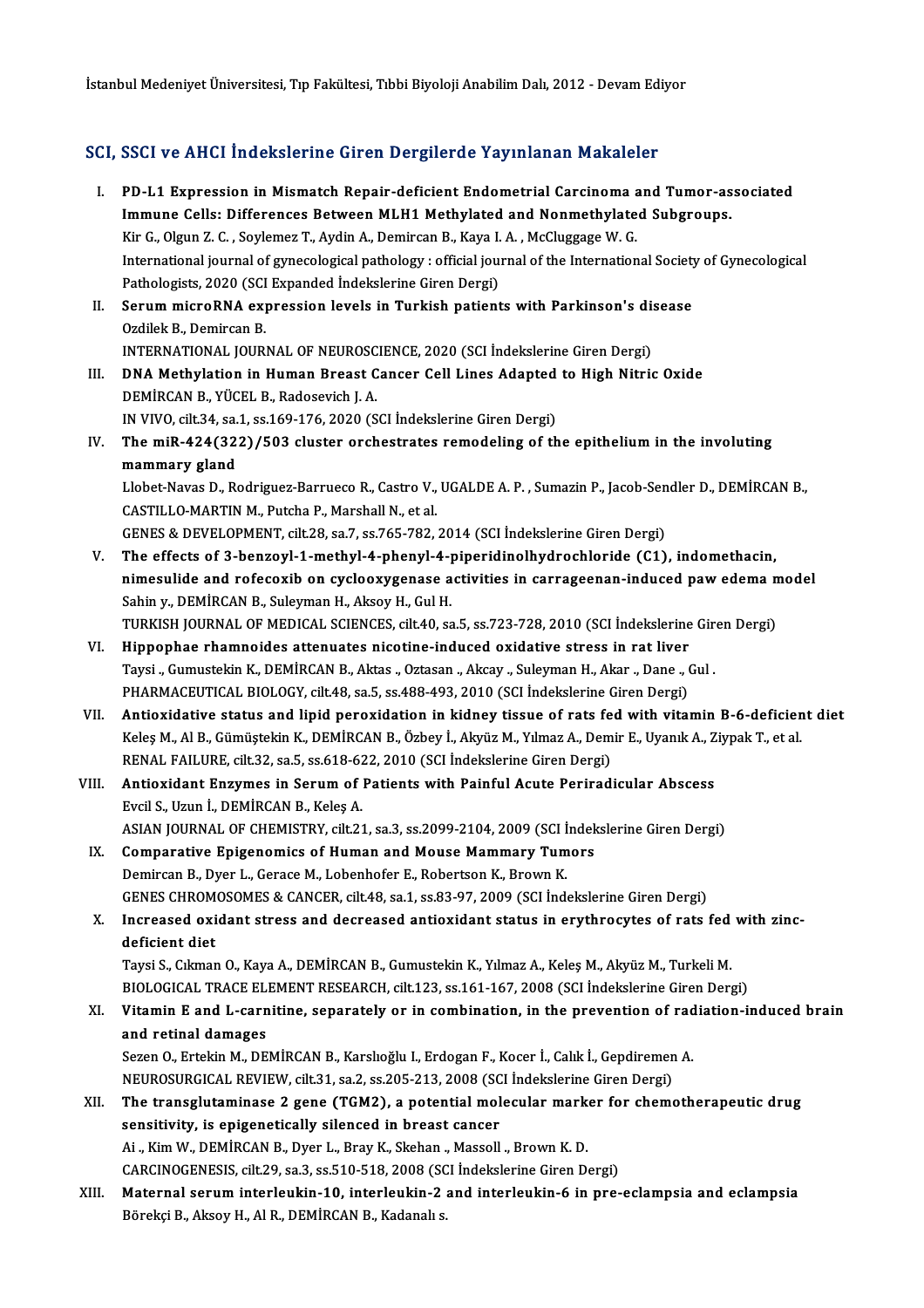AMERICAN JOURNAL OF REPRODUCTIVE IMMUNOLOGY, cilt.58, sa.1, ss.56-64, 2007 (SCI İndekslerine Giren Dergi)<br>Anti-inflammatery and side effects ef sysleovysenese inhibitare

|        | AMERICAN JOURNAL OF REPRODUCTIVE IMMUNOLOGY, cilt.58, sa.1, ss.56-64, 2007 (SCI Indekslerine Giren Dergi)   |
|--------|-------------------------------------------------------------------------------------------------------------|
| XIV.   | Anti-inflammatory and side effects of cyclooxygenase inhibitors                                             |
|        | Suleyman H., DEMİRCAN B., Karagöz y.                                                                        |
|        | PHARMACOLOGICAL REPORTS, cilt.59, sa.3, ss.247-258, 2007 (SCI Indekslerine Giren Dergi)                     |
| XV.    | Tumour necrosis factor-alpha levels in hepatitis B virus-related chronic active hepatitis and liver         |
|        | cirrhosis and its relationship to Knodell and Child-Pugh scores                                             |
|        | Kiki İ., Yılmaz O., Erdem F., Gündogdu M., DEMİRCAN B., Bilici M.                                           |
|        | INTERNATIONAL JOURNAL OF CLINICAL PRACTICE, cilt.60, sa.9, ss.1075-1079, 2006 (SCI Indekslerine Giren       |
|        | Dergi)                                                                                                      |
| XVI.   | Effects of endurance training on antioxidant defense mechanisms and lipid peroxidation in testis of<br>rats |
|        | Aksoy y., Yapanoglu a., Aksoy H., DEMİRCAN B., Öztasan n., Çanakcı e., Malkoc İ.                            |
|        | ARCHIVES OF ANDROLOGY, cilt.52, sa.4, ss.319-323, 2006 (SCI Indekslerine Giren Dergi)                       |
| XVII.  | Nitric oxide levels in serum of patients with symptomatic irreversible pulpitis.                            |
|        | Evcil M., Keleş A., Uzun I., DEMİRCAN B., Köseoğlu M.                                                       |
|        | J Pain Palliat Care Pharmacother., ss.15-9, 2006 (SCI Expanded Indekslerine Giren Dergi)                    |
| XVIII. | Effects of endurance training and acute exhaustive exercise on antioxidant defense mechanisms in            |
|        | rat heart                                                                                                   |
|        | Gul M., DEMİRCAN B., Taysi S., Oztasan n., Gumustekin K., Sıktar n., Polat M., Akar s., Akcay F., Dane S.   |
|        | COMPARATIVE BIOCHEMISTRY AND PHYSIOLOGY A-MOLECULAR & INTEGRATIVE PHYSIOLOGY, cilt.143, sa.2,               |
|        | ss.239-245, 2006 (SCI İndekslerine Giren Dergi)                                                             |
| XIX.   | Plasma values of oxidants and antioxidants in acute brain hemorrhage - Role of free radicals in the         |
|        | development of brain injury                                                                                 |
|        | aygul R., DEMİRCAN B., Erdem f., Ulvi H., yıldırım A., demirbaş f.                                          |
|        | BIOLOGICAL TRACE ELEMENT RESEARCH, cilt.108, ss.43-52, 2005 (SCI İndekslerine Giren Dergi)                  |
| XX.    | Oxidative stress in infants born to preeclamptic mothers                                                    |
|        | Tastekin a., Ors R., DEMİRCAN B., Sarıçam z., İngec M., Akcay F.                                            |
|        | PEDIATRICS INTERNATIONAL, cilt.47, sa.6, ss.658-662, 2005 (SCI İndekslerine Giren Dergi)                    |
| XXI.   | Lipid peroxidation and antioxidant enzymes in serum of patients with painful acute periradicular            |
|        | abscess.                                                                                                    |
|        | Evcil S., Keleş M., Uzun İ., Kızıltunc A., DEMİRCAN B.                                                      |
|        | The Pain Clinic,, ss 307-313, 2005 (SCI Indekslerine Giren Dergi)                                           |
| XXII.  | . Effects of indomethacin, celecoxib and meloxicam on glutathione, malondialdehyde and                      |
|        | myeloperoxidase in rat gastric tissue.                                                                      |
|        | DEMİRCAN B., Çelik G., Suleyman H., Akcay F.                                                                |
|        | The Pain Clinic, ss.383-388, 2005 (SCI Expanded Indekslerine Giren Dergi)                                   |
| XXIII. | Role of adrenal gland hormones in the mechanism of antiulcer action of nimesulide and ranitidine            |
|        | Suleyman H., DEMİRCAN B., Gocer F., Halıcı z., Hacımüftüoğlu A.                                             |
|        | POLISH JOURNAL OF PHARMACOLOGY, cilt.56, sa.6, ss.799-804, 2004 (SCI İndekslerine Giren Dergi)              |
| XXIV.  | Anti-inflammatory effects of selective COX-2 inhibitors.                                                    |
|        | Suleyman H., DEMİRCAN B., Karagöz y., Öztasan n., Suleyman B.                                               |
|        | Pol J Pharmacol, ss 775-80, 2004 (SCI Expanded İndekslerine Giren Dergi)                                    |
|        |                                                                                                             |

# 1901 | Pharmacol, ss.775-80, 2004 (SCI Expand<br>Diğer Dergilerde Yayınlanan Makaleler

Iger Dergilerde Yayınlanan Makaleler<br>I. Investigation of Methylation Status of Homeobox D3 (HOXD3) and Protocadherin 17 (PCDH17) in Procedus Prophetics Procedulation<br>Patients with Prostate Cancer<br>VÜCEL B. Kaya A. Efilesly O. Kaya Investigation of Methylation Status of Homeobox D3 (HOXD3) and Protocadherin 1<br>Patients with Prostate Cancer<br>YÜCEL B., Kaya A., Efiloglu O., Karaman A., Bayrak A. M. , İKİIŞIK H., YILDIRIM A., DEMİRCAN B.<br>TURK ONKOLOU DERÇ

Patients with Prostate Cancer<br>YÜCEL B., Kaya A., Efiloglu O., Karaman A., Bayrak A. M. , İKİIŞIK H., YILDIRIM A., DEMİRCAN B.<br>TURK ONKOLOJI DERGISI-TURKISH JOURNAL OF ONCOLOGY, 2021 (ESCI İndekslerine Giren Dergi)<br>Aberrant TURK ONKOLOJI DERGISI-TURKISH JOURNAL OF ONCOLOGY, 2021 (ESCI Indekslerine Giren Dergi)<br>II. Aberrant SOCS3 Promoter Methylation as a Noninvasive Diagnostic Biomarker for Locally Advanced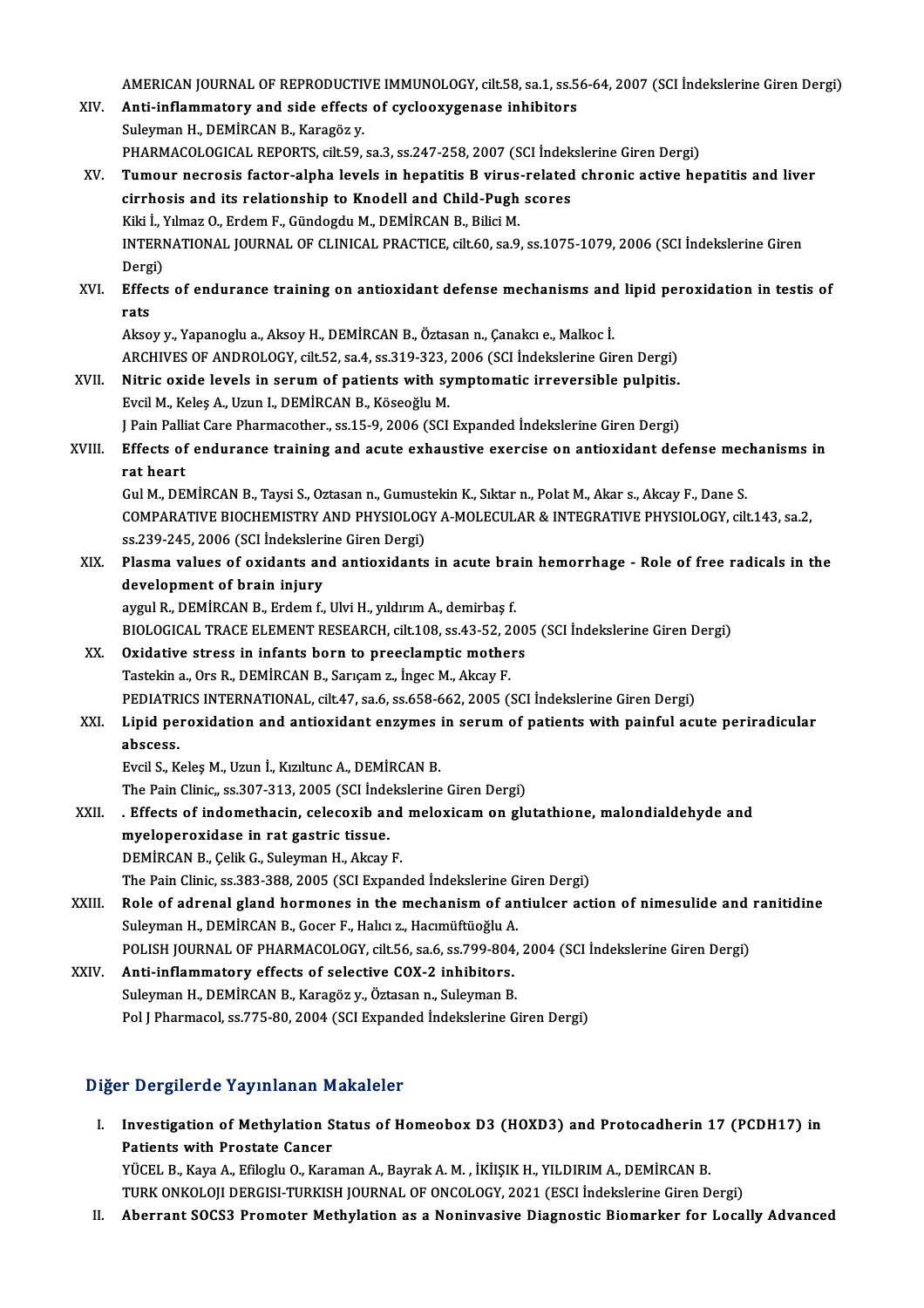Prostate Cancer.

Demircan T., Turan T., Yucel B., Altundag K., Salman Y., Yildirim A. Prostate Cancer.<br>Demircan T., Turan T., Yucel B., Altundag K., Salman Y., Yildirim A.<br>Medeniyet medical journal, cilt.35, ss.99-105, 2020 (Diğer Kurumların Hakemli Dergileri)<br>Enigenetia Alterations in High Nitrie Ovide Ade

- 
- Demircan T., Turan T., Yucel B., Altundag K., Salman Y., Yildirim A.<br>Medeniyet medical journal, cilt.35, ss.99-105, 2020 (Diğer Kurumların Hakemli Dergileri)<br>III. Epigenetic Alterations in High Nitric Oxide-Adapted Head an Meden<br><mark>Epige</mark><br>Lines<br><sub>Domir</sub> Epigenetic Alterations in High Nitric Oxid<br>Lines<br>Demircan B., Yücel B., Kaya İ.A. , Radosevich J.<br>Cancer Sciance & Besearch cilt 2, sa 2, ss 1, 5, 2 Lines<br>Demircan B., Yücel B., Kaya İ. A. , Radosevich J.<br>Cancer Science & Research, cilt.2, sa.2, ss.1-5, 2019 (Diğer Kurumların Hakemli Dergileri)<br>Effects of Alendronate, Calsitonin and Balexifone Heed in the Treatment of

Demircan B., Yücel B., Kaya İ. A. , Radosevich J.<br>Cancer Science & Research, cilt.2, sa.2, ss.1-5, 2019 (Diğer Kurumların Hakemli Dergileri)<br>IV. Effects of Alendronate, Calcitonin and Raloxifene Used in the Treatment of Po Cancer Science & Research, cilt.2, sa.2, s<br>Effects of Alendronate, Calcitonin<br>Osteoporosis on Serum NO Levels.<br>Karatav S. Kurltung A. Molikoğlu M. Gu

Karatay S., Kızıltunc A., Melikoğlu M., Gureser G., DEMİRCAN B., Senel K.

Osteoporoz Dünyasindan, ss.33-35, 2005 (Diğer Kurumların Hakemli Dergileri)

## Kitap & Kitap Bölümleri

- itap & Kitap Bölümleri<br>I. Epigenetics in Breast Cancer<br>Domissan B p & Artap<br>Epigenetics<br>Demircan B.<br>Posis Medica
	-

Epigenetics in Breast Cancer<br>Demircan B.<br>Basic Medical Sciences, Abdullah Tuli,Sait Polat,Özkan Oğuz, Editör, Akademisyen Publishing, İstanbul, ss.69-81, Demir<br>Basic<br>2019<br>Canas Basic Medical Sciences, Abdullah Tuli,Sait Polat,Özkan<br>2019<br>II. Cancer Epigenetics: Focus on DNA Methylation<br>Domircan B

2019<br>II. Cancer Epigenetics: Focus on DNA Methylation<br>Demircan B. Research and Reviews in Health Sciences, Atik A, Editör, Gece Publishing, Ankara, ss.181-192, 2019

Demircan B.<br>Research and Reviews in Health Sciences, Atik A, Editör, Gece Publishing, An<br>III. The Use of UV Lasers in Fluorescent Activated Cell Sorter Analysis<br>DEMIPCAN B. Alkas O. Doliv Z. Bedesevish I. Research and Reviews in Health Sciences, Atik<br>The Use of UV Lasers in Fluorescent Act<br>DEMİRCAN B., Alkoç O., Deliu Z., Radosevich J.<br>IIV Pediation Pedesevich J.A. Editër, Neve Scie The Use of UV Lasers in Fluorescent Activated Cell Sorter Analysis<br>DEMİRCAN B., Alkoç O., Deliu Z., Radosevich J.<br>UV Radiation, Radosevich JA, Editör, Nova Science Publishers, New York, ss.271-282, 2014<br>Cel Electrophoresis DEMIRCAN B., Alkoç O.<br>UV Radiation, Radosev<br>IV. Gel Electrophoresis UV Radiation, Radosevich JA, Editör, Nov<br>Gel Electrophoresis<br>İsbir T., Kıraç D., DEMİRCAN B., Dalan B.<br>Prenner's Engyslanedia of Censtiss, Syd

IV. Gel Electrophoresis<br>İsbir T., Kıraç D., DEMİRCAN B., Dalan B.<br>Brenner's Encyclopedia of Genetics, Sydney Brenner and Jeffrey Miller, Editör, Elsevier, La, ss.757-759, 2013

V. DNA Repair, Cancer and Cancer Therapy - The Current State of Art İsbir T., DEMİRCAN B., Kıraç D., Dalan B., Gormus U. DNA Repair, Cancer and Cancer Therapy - The Current State of Art<br>İsbir T., DEMİRCAN B., Kıraç D., Dalan B., Gormus U.<br>DNA Repair and Human Health, Sonya Vengrova, Editör, In Tech Open Publisher, Serv, ss.279-306, 2011<br>Canc **DNA Repair and Human<br>Cancer Epigenetics<br>DEMİRCAN B., Brown K.<br>Enisonetics Mechanisms** 

## VI. Cancer Epigenetics<br>DEMIRCAN B., Brown K.

Cancer Epigenetics<br>DEMİRCAN B., Brown K.<br>Epigenetics Mechanisms, Functions and Human Effects., Pinter B, Meszaros Z, Editör, Nova Science Publishers, Inc,<br>Ray, es 272,280, 2000 DEMİRCAN B., Brown K<br>Epigenetics Mechanism<br>Bsw, ss.273-280, 2009

# Bsw, ss.273-280, 2009<br>Hakemli Kongre / Sempozyum Bildiri Kitaplarında Yer Alan Yayınlar

- akemli Kongre / Sempozyum Bildiri Kitaplarında Yer Alan Yayınlar<br>I. Epigenetic Alterations in High Nitric-Oxide Adapted Head and Neck Squamous Cell Carcinoma Cell<br>I ines Jimi<br>Epiger<br>Lines<br><sup>Domin</sup> Epigenetic<br>Lines<br>Demircan B.<br>Eth Interneti Lines<br>Demircan B.<br>5th International Congress on Epigenetics and Chromatin, Vienna, Avusturya, 22 - 23 Ağustos 2019, ss.37<br>Enigenetia Alterations in Clieme
	-

- Demircan B.<br>5th International Congress on Epigen<br>II. Epigenetic Alterations in Glioma<br>DEMIPCAN B. VÜCEL B. Altudež S. N 5th International Congress on Epigenetics and Chromatin, Vienna, Avusturya, 22 - 23 Ağustos 2019, ss.37<br>**Epigenetic Alterations in Glioma**<br>DEMİRCAN B., YÜCEL B., Altındağ S., Yılmaz S., Yılmaz S., Yılmaz S., Yılmaz S., Yıl Epigenetic Alterations in Glioma<br>DEMİRCAN B., YÜCEL B., Altındağ S., Yılmaz S., Yılmaz S., Yılmaz S., Yılmaz S., Yılmaz S., Yılmaz S., Yılma<br>5th World Congress on Epigenetics and Chromosome, İstanbul, Türkiye, 15 Kasım 201 DEMIRCAN B., YÜCEL B., Altındağ S., Yılmaz S., Yılmaz S., Yılmaz S., Yılmaz S., Yılmaz S., Yılmaz S., Yılmaz S., Yılmaz S., Yılmaz S., Yılmaz S., Yılmaz S., Yılmaz S., Yılmaz S., Yılmaz S., Yılmaz S., Yılmaz S., Yılmaz S.,
- 5th World Congress on Epigenetics and Chromosome, İstanbul, Tü<br>Relationship between prostate cancer and MGMT, SOCS3, F<br>DEMİRCAN B., YÜCEL B., Altındağ S., Salman Yılmaz S., YILDIRIM A.<br>9th Eunosian Ure engelegy Congress, 2 Relationship between prostate cancer and MGMT, SOCS3, RASSF1 and PTEN mutations<br>DEMİRCAN B., YÜCEL B., Altındağ S., Salman Yılmaz S., YILDIRIM A.<br>8th Eurasian Uro-oncology Congress, 28 June – 1 July 2018, Tiflis, Gürcistan DEMIR<br>8th Eur<br>ss.178<br>Investi 8th Eurasian Uro-oncology Congress, 28 June – 1 July 2018, Tiflis, Gürcistan, Tiflis, G<br>ss.178<br>IV. Investigating the role of nitric oxide on DNA methylation in breast cancer
-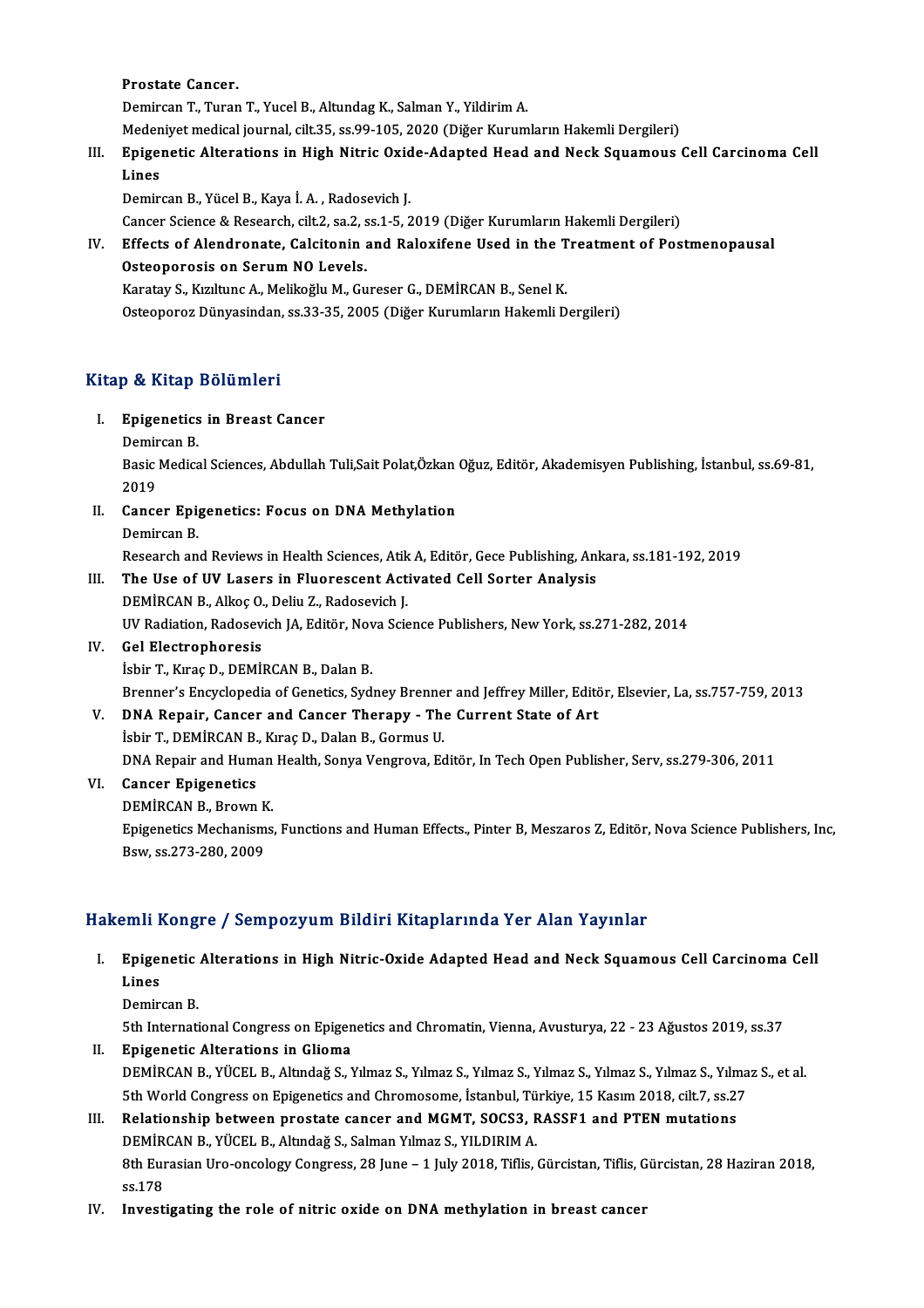DEMİRCANB.,YÜCELB.,GreenS.,Radosevich J.

2nd InternationalCongress onEpigenetics andChromatin,Frankfurt,Almanya,06Kasım2017, ss.98

V. Investigation of epigenetic modifications in patients with non-syndromic sensorineural hearing loss 2nd International Congress on Epigenetics and Chromatin, Frankfurt, Almanya, 06 Kasım 2017, ss.98<br>Investigation of epigenetic modifications in patients with non-syndromic sensorineural hearing i<br>Eğilmez O. K. , KALCIOĞLU M I<mark>nvestiga</mark><br>Eğilmez O.<br>AKALIN İ. Eğilmez O. K. , KALCIOĞLU M. T. , DEMİRCAN B., TEKİN M., Yılmaz S., Yiğit Ö., Durna M. Y. ,<br>AKALIN İ.<br>12th Annual BAA Conference, Harrogate, Birleşik Krallık, 26 Kasım 2015, cilt.1, ss.62-63<br>Cancer Enizanatics and Tharanau

AKALIN İ.<br>12th Annual BAA Conference, Harrogate, Birleşik Krallık,<br>VI. Cancer Epigenetics and Therapeutic Interventions<br>DEMİRCAN B. İsbir T. 12th Annual BAA Conf<br>Cancer Epigenetics<br>DEMİRCAN B., İsbir T.<br>W. International Cong DEMİRCAN B., İsbir T.<br>IV. International Congress of Molecular Medicine, Türkiye, 01 Haziran 2011, cilt.25, ss.480 DEMIRCAN B., İsbir T.<br>IV. International Congress of Molecular Medicine, Türkiye, 01 |<br>VII. Of Mice and Women: Comparative Cancer Epigenomics<br>DEMİRCAN R. DYALL Provin K.

IV. International Congress of Mo.<br>**Of Mice and Women: Compar**<br>DEMİRCAN B., Dyer L., Brown K.<br>AACP Advances in Broast Concer DEMİRCAN B., Dyer L., Brown K.<br>AACR Advances in Breast Cancer Research, Amerika Birleşik Devletleri, 01 Eylül 2007, ss.625

- DEMİRCAN B., Dyer L., Brown K.<br>AACR Advances in Breast Cancer Research, Amerika Birleşik Devletleri, 01 Eylül 2007, ss.625<br>VIII. Vitamin E and Hippophae rhamnoides 1. Attenuate nicotine-induced oxidative stress in rat Taysi S., Gumustekin K., DEMİRCAN B., Aktas s., Oztasan n., Akcay F., Suleyman H., Akar s., Dane S. Vitamin E and Hippophae rhamnoides 1. Attenuate nicotine-induced oxidative stress in rat liver.<br>Taysi S., Gumustekin K., DEMİRCAN B., Aktas s., Oztasan n., Akcay F., Suleyman H., Akar s., Dane S.<br>31st Congress of the Feder
- Taysi S., Gumustekin K., DEMİRCAN B., Aktas s., Oztasan n., Akcay F., Suleyman H., Akar s., Dane S.<br>31st Congress of the Federation-of-European-Biochemical-Societies (FEBS), Türkiye, 01 Temmuz 2006, ss.14<br>IX. The effects o 31st Congress of the Federation-of-European-Biochemical-Societies (FEBS), Türkiye, 01 Temmuz 2006, ss.14<br>The effects of compound of C1, indomethacin, nimesulide and rofecoxib on COX and NO, in vivo<br>in vitro.<br>DEMIRCAN B., S The effects of compound of C1, indomethacin,<br>in vitro.<br>DEMİRCAN B., Sahin y., Suleyman H., Aksoy H., Gul I.<br>21st Congress of the Eederation of European Biash

in vitro.<br>DEMİRCAN B., Sahin y., Suleyman H., Aksoy H., Gul I.<br>31st Congress of the Federation-of-European-Biochemical-Societies (FEBS), Türkiye, 01 Temmuz 2006, sa.273, DEMIR<br>31st Co<br>ss.289<br>The of 31st Congress of the Federation-of-European-Biochemical-Societies (FEBS), Türkiye, 01 Temmuz 2006, sa.273, ss.289<br>X. The effects of vitamin E and Hippophae rhamnoides L. on nicotine-induced oxidative stress in rat<br>heart

ss.289<br>The ef<br>heart.<br>Tavri S The effects of vitamin E and Hippophae rhamnoides L. on nicotine-induced oxidative stress<br>heart.<br>Taysi S., Gumustekin K., DEMİRCAN B., Aktas O., Oztasan n., Akcay F., Suleyman H., Akar s., Dane S., Gul M.<br>21st Congress of

heart.<br>Taysi S., Gumustekin K., DEMİRCAN B., Aktas O., Oztasan n., Akcay F., Suleyman H., Akar s., Dane S., Gul M.<br>31st Congress of the Federation-of-European-Biochemical-Societies (FEBS), Türkiye, 01 Haziran 2006, sa.273, Taysi S., Gur<br>31st Congre<br>ss.185-186<br>Chronic tr 31st Congress of the Federation-of-European-Biochemical-Societies (FEBS), Türkiye, 01 Haziran 2006, sa.273, ss.185-186<br>XI. Chronic treatment of haloperidol decrease antioxidant activity and may cause hepatotoxicity, dose<br>d

ss.185-186<br>Chronic treat<br>dependently<br>Hagmüffüoğlu Chronic treatment of haloperidol decrease antioxidant activ<br>dependently<br>Hacımüftüoğlu A., aydın n., Halıcı z., DEMİRCAN B., Sahin O., Bakan e.<br>19th ECNB Congress, Hallanda 01 Ekim 2005, silt 15, ss 521

dependently<br>Hacımüftüoğlu A., aydın n., Halıcı z., DEMİRCAN B., Sahin O., B.<br>18th ECNP Congress,, Hollanda, 01 Ekim 2005, cilt.15, ss.521<br>Davanıklılık Antronmanı ve Akut Yorucu Essonsisin av

Hacımüftüoğlu A., aydın n., Halıcı z., DEMİRCAN B., Sahin O., Bakan e.<br>18th ECNP Congress,, Hollanda, 01 Ekim 2005, cilt.15, ss.521<br>XII. Dayanıklılık Antrenmanı ve Akut Yorucu Egzersizin sıçan kalbinde antioksidan savunma<br> 18th ECNP Congress,, Holla<br>Dayanıklılık Antrenman<br>mekanizmalarına etkisi.<br>Cul M. DEMİPCAN B. Tava Dayanıklılık Antrenmanı ve Akut Yorucu Egzersizin sıçan kalbinde antioksidan savunma<br>mekanizmalarına etkisi.<br>Gul M., DEMİRCAN B., Taysi S., Oztasan n., Gumustekin K., Sıktar e., Polat M., Akar s., Akcay F., Dane s.<br>XXXI. U

mekanizmalarına etkisi.<br>Gul M., DEMİRCAN B., Taysi S., Oztasan n., Gumustekin K., Sıktar e., Polat M.<br>. XXXI. Ulusal Fizyoloji Kongresi, Gaziantep, Türkiye, 01 Eylül 2005, ss.295<br>The effects of endunange treining en the en Gul M., DEMİRCAN B., Taysi S., Oztasan n., Gumustekin K., Sıktar e., Polat M., Akar s., Akcay F., Dane s.<br>XXXI. Ulusal Fizyoloji Kongresi, Gaziantep, Türkiye, 01 Eylül 2005, ss.295.<br>XIII. The effects of endurance train

## . XXXI. Ulusal Fizyoloji Kongresi, Gaziantep, Türkiye, 01 Eylül 2005, ss.295<br>The effects of endurance training on the antioxidant defense metesticular tissues of rat<br>Aksoy y., Aksoy H., DEMİRCAN B., Oztasan n., Çanakcı e., The effects of endurance training on the antioxidant defense<br>testicular tissues of rat<br>Aksoy y., Aksoy H., DEMİRCAN B., Oztasan n., Çanakcı e., Yapanoglu T.<br>YYUL World Congress of Pathology and Laboratory Modisine, Türkiy

XXIII. World Congress of Pathology and Laboratory Medicine., Türkiye, 01 Mayıs 2005, ss.246

Aksoy y., Aksoy H., DEMİRCAN B., Oztasan n., Çanakcı e., Yapanoglu T.<br>XXIII. World Congress of Pathology and Laboratory Medicine., Türkiye, 01 Mayıs 2005, ss.246<br>XIV. Osteoartrit ve Romatoid Artrit'li Hastaların Serum XXIII. World Congress of Pathology and Laboratory Medicine., Türkiy<br>Osteoartrit ve Romatoid Artrit'li Hastaların Serum ve Sinoviy<br>DEMİRCAN B., Alp H., ozkan a., Çelik R., Umudum z., Sahin y., Akcay F.<br>Klinik Biyokimya Ugma Osteoartrit ve Romatoid Artrit'li Hastaların Serum ve Sinoviyal Sıvılarında Nitrik O<br>DEMİRCAN B., Alp H., ozkan a., Çelik R., Umudum z., Sahin y., Akcay F.<br>Klinik Biyokimya Uzmanları Derneği, 2.Ulusal Kongresi,, Muğla, Tür DEMİRCAN B., Alp H., ozkan a., Çelik R., Umudum z., Sahin y., Akcay F.<br>Klinik Biyokimya Uzmanları Derneği, 2.Ulusal Kongresi,, Muğla, Türkiye, 01 Eylül 2004, ss.357<br>XV. Effects of both acute exhaustive exercise and enduran

- Klinik Biyokimya Uzmanları Derneği, 2.Ulusa<br>Effects of both acute exhaustive exerci<br>mechanisms in heart tissues of the rat<br>Cul M. DEMİRCAN B. Tavgi S. Ortasan n. Cu Effects of both acute exhaustive exercise and endurance training on antioxidan<br>mechanisms in heart tissues of the rat<br>Gul M., DEMİRCAN B., Taysi S., Oztasan n., Gumustekin K., Sıktar e., Polat F., Akar s., Dane s.<br>Summer M mechanisms in heart tissues of the rat<br>Gul M., DEMİRCAN B., Taysi S., Oztasan n., Gumustekin K., Sıktar e., Polat F., Akar s., Dane s.<br>Summer Meeting SFRR -Europe 2004 -Reactive Oxygen Species and Antioxidants, Polonya, 01 Gul M., DEMİRCAN B., Taysi S., Oztasan n., Gumustekin K., Sıktar e., Polat F., Akar s., Dane s. Summer Meeting SFRR -Europe 2004 -Reactive Oxygen Species and Antioxidants, Polonya, 01 Ağustos 2004,<br>ss.132-133<br>XVI. Osteoartrit ve Romatoid Artrit'li Hastaların Serum ve Sinoviyal Sıvılarında Süperoksit Dismutaz,<br>Xatalar
- ss.132-133<br>Osteoartrit ve Romatoid Artrit'li Hastaların Serum ve Sinoviyal Sıvılarında Süperoksit Disr<br>Katalaz, Glutatyon Peroksidaz ve Ksantin Oksidaz Aktiviteleri ve Malondialdehit Düzeyleri.<br>PEMİPGAN B. Calik B. Alp H. DEMİRCAN B., Çelik R., Alp H., Çelik G., ozkan a., Candar T., Akcay F.<br>18. Ulusal Biyokimya Kongresi, Trabzon, Türkiye, 01 Mayıs 2004, ss.55-56 Katalaz, Glutatyon Peroksidaz ve Ksantin Oksidaz Aktiviteleri ve Malondialdehit Düzeyleri.
- XVII. Role of Adrenal Gland Hormones in Anti-ulcer action mechanism of Nimesulide and Ranitidine. Suleyman H., DEMİRCAN B., Gocer F., Halıcı z., Hacımüftüoğlu A.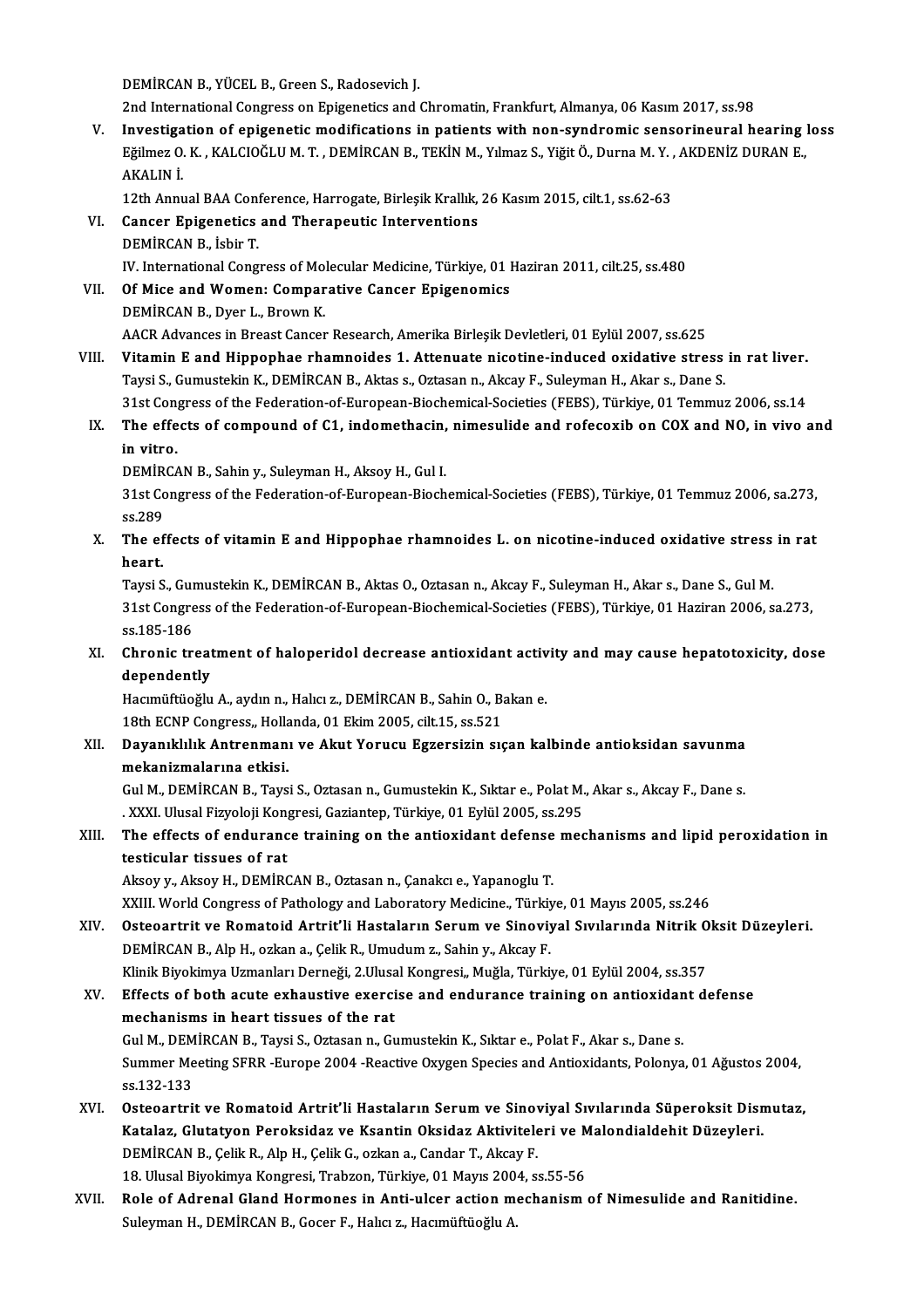XVII. Ulusal Farmakoloji Kongresi (Türk-Hollanda Farmakoloji Dernekleri Ortak Toplantısı), Antalya, Türkiye, 01<br>Flim 2002, 93.10E XVII. Ulusal Farmal<br>Ekim 2003, ss.105<br>Ovidative strees XVII. Ulusal Farmakoloji Kongresi (Türk-Hollanda Farmakoloji Dernekleri Orientalian 2003, ss.105<br>XVIII. Oxidative stress in the premature infants of preeclamptic mothers.<br>Testelin a Ore B. DEMIRCAN B. Servesm a ermis B. In

- Ekim 2003, ss.105<br>Oxidative stress in the premature infants of preeclamptic mothers.<br>Tastekin a., Ors R., DEMİRCAN B., Sarıçam z., ermiş B., İngec M., Akcay F. Oxidative stress in the premature infants of preeclamptic mothers.<br>Tastekin a., Ors R., DEMİRCAN B., Sarıçam z., ermiş B., İngec M., Akcay F.<br>Annual Meeting of the European-Society-for-Paediatric-Research, İspanya, 01 Ekim Tastekin a., Ors R., DEMİRCAN B., Sarıçam z., ermiş B., İngec M., Akcay F.<br>Annual Meeting of the European-Society-for-Paediatric-Research, İspanya, 01 Ekim 2003, ss.568<br>XIX. Anne ve Kord Kanında Malondialdehit ve Enzim
- Annual Meeting of the European-Society-for-Paediatric-Research, İ<br>Anne ve Kord Kanında Malondialdehit ve Enzimik ve non-E<br>DEMİRCAN B., Umudum z., Sahin y., yıldırım A., Kuskay S., Yılmaz A.<br>17 Hlucal Biyokimya Kongresi, An Anne ve Kord Kanında Malondialdehit ve Enzimik ve non-Enzimil<br>DEMİRCAN B., Umudum z., Sahin y., yıldırım A., Kuskay S., Yılmaz A.<br>17. Ulusal Biyokimya Kongresi, Ankara, Türkiye, 01 Haziran 2002, ss.535<br>Anne ve Kord Kanında DEMİRCAN B., Umudum z., Sahin y., yıldırım A., Kuskay S., Yılmaz A.<br>17. Ulusal Biyokimya Kongresi, Ankara, Türkiye, 01 Haziran 2002, ss.535<br>XX. Anne ve Kord Kanında Rutin Demir Parametreleri ve Serüloplazmin.
- Sahin y., DEMİRCAN B., Umudum z., Yılmaz A., yıldırım A. 17. Ulusal Biyokimya Kongresi, Ankara, Türkiye, 01 Haziran 2002, ss.497

### Desteklenen Projeler

Desteklenen Projeler<br>Demircan B., Ankaralı H., Kır G., Alimoğlu O., Yücel B., İkiışık H., Karabekmez M. E. , Türkiye Sağlık Enstitüleri Başkanlığı<br>(Tüşke) Prejesi İntegratif Bişinformatik Anelirler Anaglığı ile Meme Kanagr D'estefiren'en 'n trojesen<br>Demircan B., Ankaralı H., Kır G., Alimoğlu O., Yücel B., İkiışık H., Karabekmez M. E. , Türkiye Sağlık Enstitüleri Başkanl<br>(TÜSEB) Projesi, İntegratif Bioinformatik Analizler Aracılığı ile Meme K Demircan B., Ankaralı H., Kır<br>(TÜSEB) Projesi, İntegratif E<br>Tanımlanması, 2020 - 2022<br>TOMBUL T. ÖZDİLEKE B. (TÜSEB) Projesi, İntegratif Bioinformatik Analizler Aracılığı ile Meme Kanserinde Yeni Epigenetik Biyobelirte<br>Tanımlanması, 2020 - 2022<br>TOMBUL T., ÖZDİLEK F. B. , DEMİRCAN B., KAYA İ. A. , Yükseköğretim Kurumları Destekli

Tanımlanması, 2020 - 2022<br>TOMBUL T., ÖZDİLEK F. B. , DEMİRCAN B., KAYA İ. A. , Yükseköğretim Kurumları Destekli Proje, PARKİNSON<br>HASTALIĞINDA UZUN KODLANMAYAN RNA'LARIN SERUM DÜZEYLERİNİN ARAŞTIRILMASI, 2019 - 2021 YÜCEL B., DEMİRCAN B., ÇAŞKURLU T., YILDIRIM A., TURAN T., Yükseköğretim Kurumları Destekli Proje, PROSTAT HASTALIĞINDA UZUN KODLANMAYAN RNA'LARIN SERUM DÜZEYLERİNİN ARAŞTIRILMASI, 2019 - 2021<br>YÜCEL B., DEMİRCAN B., ÇAŞKURLU T., YILDIRIM A., TURAN T., Yükseköğretim Kurumları Destekli Proje, PROSTAT<br>KANSERLİ HASTALARDA GSTP1 VE YÜCEL B., DEMİRCAN B., ÇAŞKURLU T., YILDIRIM A., TURAN T., Yükseköğretim Kurumları Destekli Proje, PROSTAT<br>KANSERLİ HASTALARDA GSTP1 VE PCDH17 GENLERİNİN PROMOTÖR METİLASYONUNUN ARAŞTIRILMASI, 2018 -<br>Demircan Tan B., Yücel KANSERLİ HASTALARDA GSTP1 VE PCDH17 GENLE<br>Demircan Tan B., Yücel B., TÜBİTAK Projesi, Lösemi l<br>aktivasyonunun rolünün araştırılması , 2018 - 2020<br>ÖZDİLEK E. B., DEMİRCAN B., Yükseköğretim Kurum Demircan Tan B., Yücel B., TÜBİTAK Projesi, Lösemi Hücrelerinde GLUT3 ekspresyonunun düzenlenmesinde STAT3<br>aktivasyonunun rolünün araştırılması , 2018 - 2020<br>ÖZDİLEK F. B. , DEMİRCAN B., Yükseköğretim Kurumları Destekli Pr

aktivasyonunun rolünün araştırılması , 2018 - 2020<br>ÖZDİLEK F. B. , DEMİRCAN B., Yükseköğretim Kurumları I<br>mikroRNA DÜZEYLERİNİN ARAŞTIRILMASI, 2017 - 2019<br>DEMİRCAN B. Yükseköğretim Kurumları Destekli Preje B ÖZDİLEK F. B. , DEMİRCAN B., Yükseköğretim Kurumları Destekli Proje, PARKİNSON HASTALIĞI İLE İLİŞKİLİ SER<br>mikroRNA DÜZEYLERİNİN ARAŞTIRILMASI, 2017 - 2019<br>DEMİRCAN B., Yükseköğretim Kurumları Destekli Proje, Beyin Tümörler

mikroRNA DÜZEYLERİNİN ARAŞTIRILMASI, 2017 - 2019<br>DEMİRCAN B., Yükseköğretim Kurumları Destekli Proje, Beyin Tümörlerinde Epigenetik Değişimler, 2017 - 2019<br>DEMİRCAN B., ŞENOL S., Yükseköğretim Kurumları Destekli Proje, GLI DEMİRCAN B., Yükseköğretim Kurumları Destekli Proje, Beyin Tümörlerinde Epig<br>DEMİRCAN B., ŞENOL S., Yükseköğretim Kurumları Destekli Proje, GLIAL TÜMÖRI<br>RASSF1A VE SOCS3 GEN MODIFIKASYONLARININ ARAŞTIRILMASI, 2016 - 2019<br>A DEMİRCAN B., ŞENOL S., Yükseköğretim Kurumları Destekli Proje, GLIAL TÜMÖRLÜ HASTALARDA MGMT PTEN<br>RASSF1A VE SOCS3 GEN MODIFIKASYONLARININ ARAŞTIRILMASI, 2016 - 2019<br>AKALIN İ., IRAZ M., KANTER M., KOZAN R., ARTIŞ A. S. , D

RASSF1A VE SOCS3 GEN MODIFIKASYONLARININ ARAŞTIRILMASI, 2016 - 2019<br>AKALIN İ., IRAZ M., KANTER M., KOZAN R., ARTIŞ A. S. , DEMİRCAN B., ÖNCÜL Ş., ALKOÇ O. A. , YILMAZ S. N. , ÇETİ<br>Z., et al., Yükseköğretim Kurumları Destek AKALIN İ., IRAZ M., KANTER M., KOZAN R., ARTIŞ A.<br>Z., et al., Yükseköğretim Kurumları Destekli Proje, İs<br>Araştırmalar Merkezi Alt Yapı Projesi, 2013 - 2016<br>KALCIQĞLILM T., Eğilmaz O. K., DEMİRCAN B., TEK Z., et al., Yükseköğretim Kurumları Destekli Proje, İstanbul Medeniyet Üniversitesi Deney Hayvanları ve Deneysel<br>Araştırmalar Merkezi Alt Yapı Projesi, 2013 - 2016

KALCIOĞLU M. T. , Eğilmez O. K. , DEMİRCAN B., TEKİN M., Yükseköğretim Kurumları Destekli Proje, PRELİNGUAL NON<br>SENDROMİK SENSÖRİNÖRAL İŞİTME KAYBI BULUNAN HASTALARDAKİ GENETİK MUTASYONLARIN VE EPİGENETİK<br>MODİFİKASYONLARIN SENDROMİK SENSÖRİNÖRAL İŞİTME KAYBI BULUNAN HASTALARDAKİ GENETİK MUTASYONLARIN VE EPİGENETİK

### Bilimsel KuruluşlardakiÜyelikler / Görevler

Bilimsel Kuruluşlardaki Üyelikler / Görevler<br>European Association for Cancer Research, Üye, 2017 - Devam Ediyor<br>Enisenetise Society Üye, 2006 - Devam Ediyor European Association for Cancer Research, Üye, 2006 - Devam Ediyor<br>Epigenetics Society, Üye, 2006 - Devam Ediyor<br>Türk Biyokimyo Derneği, Üye, 2004 - Devam Ed Epigenetics Society, Üye, 2006 - Devam Ediyor<br>Türk Biyokimya Derneği, Üye, 2004 - Devam Ediyor

#### Kongre ve SempozyumKatılımı Faaliyetleri

K<mark>ongre ve Sempozyum Katılımı Faaliyetleri</mark><br>Uluslararası Akademik Araştırmalar Kongresi , Çalışma Grubu, Bolu, Türkiye, 2019<br>Eth International Congress en Enizenstise & Chrematin Colume Crubu, Vienne, Avr 5th International Congress on Epigenetics & Chromatin, Çalışma Grubu, Vienna, Avusturya, 2019<br>5th World Congress on Epigenetics and Chromosome, Katılımcı, İstanbul, Türkiye, 2018 Uluslararası Akademik Araştırmalar Kongresi , Çalışma Grubu, Bolu, Türkiye, 2019<br>5th International Congress on Epigenetics & Chromatin, Çalışma Grubu, Vienna, Avustur<br>5th World Congress on Epigenetics and Chromosome, Katıl 5th World Congress on Epigenetics and Chromosome, Davetli Konuşmacı, İstanbul, Türkiye, 2018 25th Biennial Congress of the European Association for Cancer Research (EACR25), Katılımcı, Amsterdam, Hollanda,